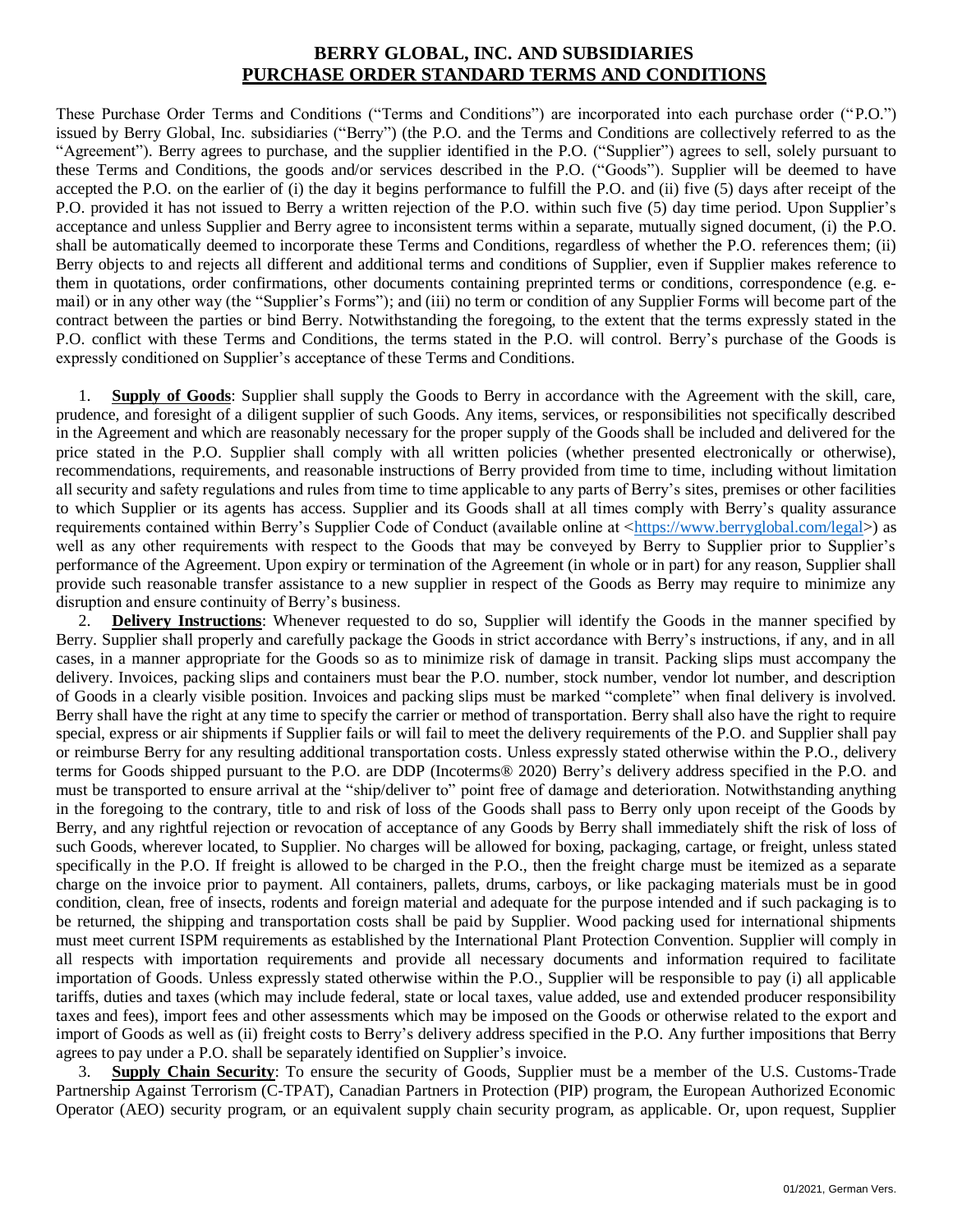must submit to audits and provide a signed agreement to strengthen supply chain security. In addition, Supplier must use international transportation providers certified under a supply chain security program.

4. **Delivery and Specifications**: Deliveries must be made on the delivery date specified in the P.O. during normal business hours or otherwise at the times specified in the P.O. Time is of the essence. Supplier shall not use material or processes other than what is required by Berry's specifications ("Specifications"). Supplier represents and warrants that it shall not make any changes to the specifications, materials, processes, or location where the Goods are manufactured, without Berry's consent. Any delay caused by a material change shall be a breach of the Agreement. Berry shall not be liable for material processed in excess of the volumes indicated in the P.O. Any over-deliveries are made at Supplier's risk and shall not be reimbursed or paid for by Berry, but shall be returned by Berry and Supplier shall bear the (reasonable) costs for any return of such Goods (also including any reasonable warehousing costs until return can be made). Until Supplier's acceptance of the P.O., Berry shall have the right to cancel (revoke) the P.O. (partially or totally) for any reason. Partial deliveries are not permitted unless Berry agrees to them.

5. **Inspection and Rejection**: Supplier shall provide and maintain a best-in-class inspection system covering the supplies, processing methods, special tooling, materials, workmanship, and final product ordered under the P.O. Supplier shall make its inspection records of all work and materials available to Berry during the performance of the Agreement and until Berry's (potential) warranty rights become time barred. Berry shall have the right and opportunity to inspect and test all supplies, processing methods, special tooling, materials, workmanship and final product ordered under the P.O. at all times and places, including during the periods of manufacture. With respect to the commercial duty to inspect and give notice of defects, the statutory provisions (Sections 377, 381 of the German Commercial Code) shall apply with the following proviso: the duty to inspect the Goods shall be limited to defects which are apparent upon Berry's inspection of incoming goods by way of an external examination, including, without limitation, review of the delivery documents (e.g. transport damage, wrong and short delivery) or which are recognizable during Berry's quality control by random sampling. In all other respects, it depends on the extent to which an inspection is reasonable in the normal course of business, taking into account the circumstances of the individual case. Berry's obligation to give notice of defects for defects discovered at a later point in time remains unaffected. Irrespective of Berry's inspection obligation, any notice of defects given by Berry shall in any case be deemed to be prompt and timely if it is sent within seven (7) working days of discovery or, in the case of obvious defects, of delivery. Supplier shall bear the expenses required for the purpose of inspection and subsequent performance even if it turns out that there was no defect. Berry's liability for damages in the event of an unjustified demand for the removal of defects remains unaffected; however, Berry shall only be liable in this respect if it has known or grossly negligently failed to know that there was no defect. Notwithstanding Berry's statutory rights and the preceding provisions, the following shall apply: if Supplier does not fulfill its obligation to provide subsequent performance - at Berry's discretion by remedying the defect (rectification) or by delivering a defect-free Good (replacement delivery) - within a reasonable period of time set by Berry, Berry may remedy the defect by itself and demand reimbursement of the necessary expenses or a corresponding advance payment from Supplier. If the subsequent performance by Supplier has failed or if it is unreasonable for Berry to set a time limit, even a short one, (e.g. due to particular urgency, endangerment of operational safety or imminent occurrence of disproportionate damage), no time limit need be set; however, Berry shall inform Supplier of such circumstances without delay, if possible in advance. Otherwise, in the event of a defect of quality or title, Berry is entitled to reduce the purchase price or to withdraw from the Agreement in accordance with the statutory provisions. In addition, Berry shall be entitled to compensation for damages and expenses in accordance with the statutory provisions.

6. **Warranty**: Supplier represents and warrants that: (i) it possesses the requisite skill, capacity to supply, and facilities necessary to fulfill its obligations under the Agreement, and that it possesses and is in compliance with all required licenses, intellectual property rights, permits and approvals necessary to fulfill its obligations under the Agreement; (ii) it complies in all respects with Berry's Supplier Code of Conduct available online as indicated within Clause 1, above, as the same may be revised by Berry from time to time, and it requires all of its suppliers of materials used in the Goods to certify to Supplier in writing such supplier's compliance with Berry's Supplier Code of Conduct; (iii) the Goods will, in all respects, conform to all applicable Laws and professional requirements in force in the countries of manufacture, supply and/or receipt of the Goods and any countries of which it has been notified that Berry will use the Goods or sell products incorporating the Goods, and Supplier shall provide Berry with all information necessary for Berry to use or sell the Goods in compliance with such requirements, and are not articles that cannot, by Law, be distributed throughout multiple states, provinces, countries or jurisdictions; (iv) the Goods will be free of chemicals and substances prohibited, restricted or limited by any applicable Laws; (v) the Goods will conform in all respects to the Specifications which Berry may change from time to time by notice to Supplier; (vi) the Goods are safe and appropriate, and fit for Berry's intended use, and all reasonably foreseeable uses, and will be properly labelled to disclose all materials used therein and as otherwise required by applicable Laws, and will include all necessary instructions or recommendations relating to the handling, assembly, use and storage of the Goods; (vii) the Goods will be merchantable, of good quality and workmanship, and free from defects, and the Goods will not be manufactured in whole or in part by any subcontractor unless approved in a signed writing in advance by Berry; and (viii) the Goods will not infringe the patent, trademark, copyright, trade dress or other intellectual property rights of any person. For clarity, any reference to "Law(s)" within these Terms and Conditions necessarily includes all applicable statutes, laws, ordinances, rules and regulations, as well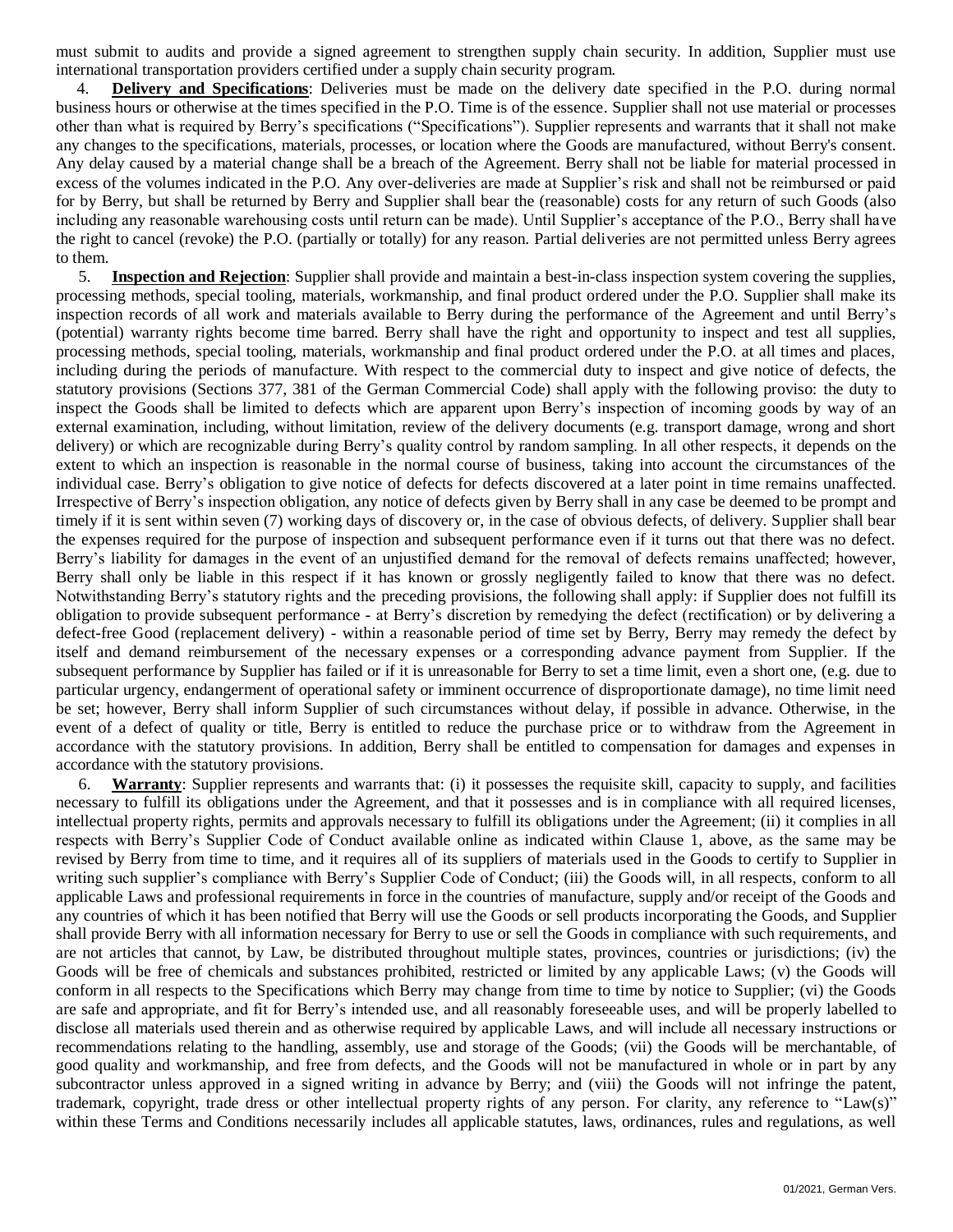as judicial decrees, and orders of government agencies, in all cases as they now exist and as they may be passed, enacted, promulgated, amended, revised, recodified, ordered or otherwise changed hereafter.

7. **Certifications**: Supplier warrants that it will provide all appropriate certifications that the Goods comply with the Specifications to Berry's satisfaction including, as applicable, FDA conditions of use requirements, guarantees that the Goods are not adulterated or misbranded, and material safety data sheets. Supplier certifies that neither it nor its principals (owners/senior officials) nor any subcontractor used in relation to the Goods supplied to Berry are debarred or suspended from U.S. Government procurement programs, and Supplier shall notify Berry of any change in this status within three (3) business days of such occurrence.

8. **Global Trade Compliance and Export Controls Regulations**: Supplier accepts all responsibility for the information provided on any document certifying the Good's country of origin or qualification for trade preference upon import and agrees to provide supporting documents for such claims including appropriate letters, affidavits, and production and financial records as deemed necessary. Anticipated and actual changes to the country of origin or claimed eligibility under a trade preference must be immediately communicated to Berry's Procurement and Global Trade Compliance departments. Any losses, claims, or liabilities resulting from import claims made with inaccurate or incomplete data related to origin and/or trade preference are the responsibility of Supplier, and Supplier agrees to defend, indemnify, and hold Berry harmless for any claim, loss, investigation, or damage resulting therefrom; provided, such obligation shall not apply if Supplier may prove that it is not responsible (*hat nicht zu vertreten*) for the breach of the obligation to provide accurate and complete data. Berry shall have the right to conduct audits of Supplier's facilities, books, and records to confirm compliance with Berry requirements and policies. Deliverables under the P.O. may be subject to U.S., U.K. and other government export control regulations. Supplier represents and warrants that it will comply with all applicable export Laws and regulations related to the use, export, and re-export of the Goods. Consistent with the requirements of Berry's Supplier Code of Conduct, referenced above, Supplier will comply with applicable anti-boycott and export controls Laws, supply chain security and trade regulations requirements. Supplier confirms that all personnel, contractors, and other third parties involved in the sale of the Goods are properly screened against lists maintained by relevant national authorities, including U.S. Denied Parties lists. Supplier shall maintain evidence of reviews and screening and make such evidence available upon request. Supplier will advise Berry of any export controls violations related to any purchase hereunder.

9. **Confidential Information**: All information conveyed by Berry regarding prices, costs, discounts, inventions, planned and existing products, packaging, customers and distributors as well as information regarding Berry's business or finances, production methods, know-how and other information used by Berry is proprietary and confidential and to the extent that the Goods include or embody any of Berry's intellectual property, including inventions, patents, trademarks, service marks, trade dress, copyrighted material or any other material, information or data which, in the form and manner presented, are proprietary to Berry, all such information and intellectual property shall be deemed "Confidential Information" and, as applicable, trade secret information, and Supplier shall have only a limited, temporary, revocable, non-exclusive license (not including any havemade license) to use the Confidential Information only for the time period and to the extent necessary to complete the Agreement. Supplier must: (i) employ safeguards at least as stringent as it employs for protection of its own confidential information but no less than a reasonable degree of care to protect such Confidential Information; (ii) not permit the use or disclosure of any Confidential Information to any person other than those employees of Supplier who have a need to know to fulfill the P.O. and who are bound to at least the same obligations of confidentiality as set forth herein; (iii) not reproduce, copy, reverse compile, reverse engineer or misuse or misappropriate any Confidential Information; and (iv) promptly report to Berry in writing any disclosure or attempted use of the Confidential Information in violation of this clause. When no longer required to fulfill the P.O., Supplier will return such Confidential Information or destroy it and provide acceptable proof thereof as Berry directs. Supplier acknowledges that any breach of the provisions of this Clause 9 would cause irreparable harm and therefore Berry, in addition to all other relief available pursuant to applicable Law or in equity or under the Agreement, shall be entitled to equitable relief, where permitted by Law, including injunctions and any other or additional relief, including attorneys' fees, even if the Confidential Information under consideration does not constitute a trade secret.

10. **Privacy & Security**: Supplier will fully comply with all applicable privacy and security Laws. To the extent applicable, Supplier warrants, represents and undertakes if it processes Personal Data on Berry's behalf, that: (i) it will notify Berry immediately, and in any event within 24 hours of becoming aware, of any actual or suspected Personal Data Breach; (ii) it will act only upon Berry's instructions with respect to Personal Data; (iii) it has in place appropriate measures against the unauthorized, unlawful or accidental processing, access, loss or destruction of such Personal Data; and (iv) it will not, without Berry's permission, transmit Personal Data outside of the country wherein the Berry entity with whom Supplier is contracting is located. For purposes of this Clause 10, applicable privacy and security laws mean and include all applicable Laws protecting the personal data and privacy of natural persons, including in particular, the European General Data Protection Regulation 2016/679 ("GDPR") and its implementing national data protection laws as well as any subsequent applicable legislation that may amend or replace, re-enact or consolidate any of them; and the terms "Personal Data" and "Personal Data Breach" have the same meaning as under the GDPR.

11. **Indemnity**: Supplier agrees that unless otherwise expressly prohibited by applicable Law, it will defend, indemnify and hold harmless Berry, its subsidiaries, affiliates, related companies, customers, and end-users, and their respective directors, officers, shareholders, employees, contractors and agents (collectively, the "Berry Parties") from and against any and all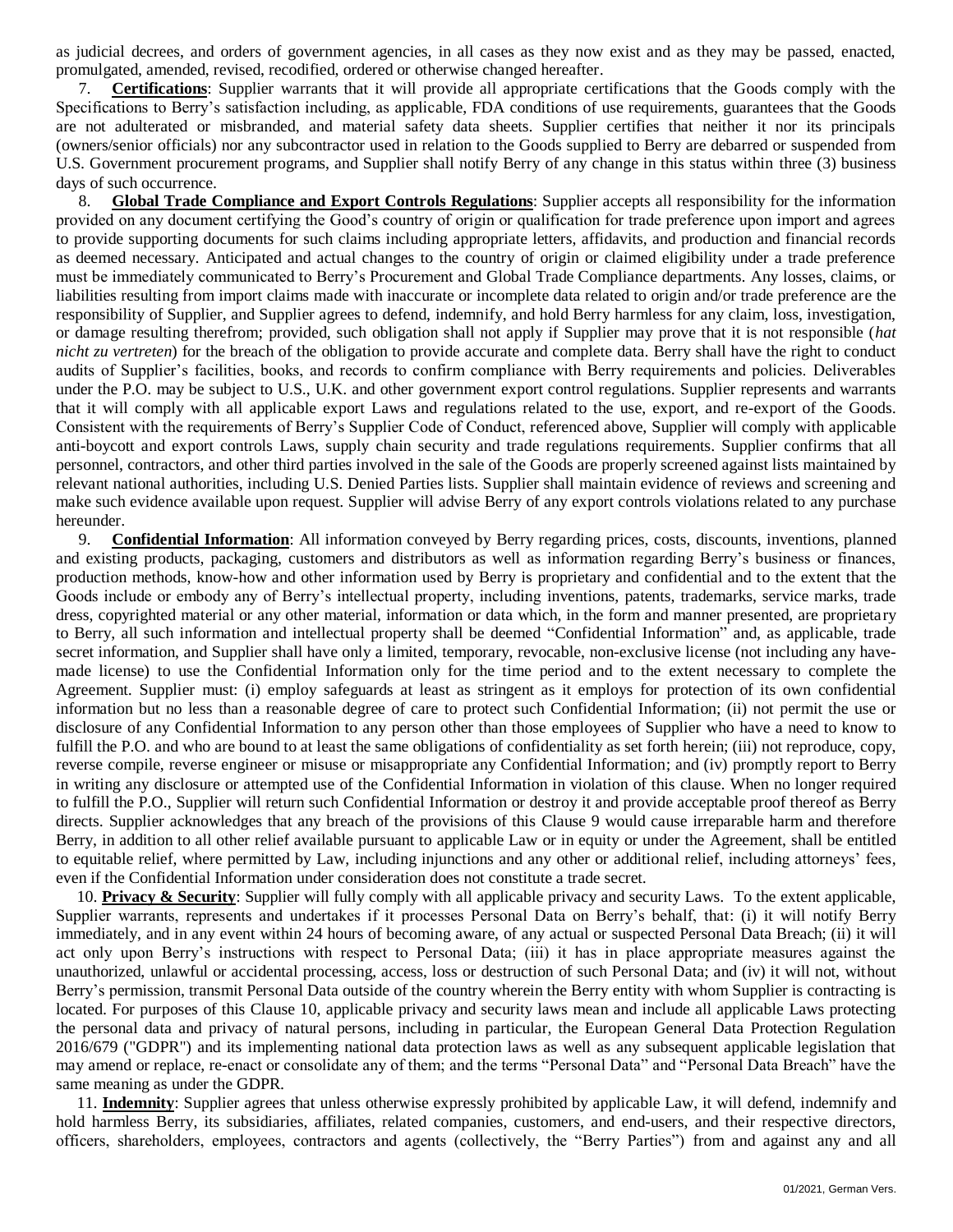Claims. "Claims" shall refer to and include all actual and potential legal, equitable, statutory and administrative claims, causes of action, rights of indemnity, rights of contribution, liens, fines, penalties, remedies, investigations, recalls and other costs and expenses (including without limitation, reasonable fees and expenses of an attorney of Berry's choosing and direct damages, indirect damages, consequential damages, losses, pure economic loss, loss of profits, loss of business, loss of goodwill and similar losses) awarded against or incurred or paid by any of the Berry Parties arising out of or otherwise relating to the Goods or this Agreement, including, without limitation, Claims: (i) related to the breach of any representation, warranty, requirement, or term in this Agreement; (ii) for property damage, personal injury, or death in connection with the Goods; (iii) that the Goods infringe, or their importation, use, or resale, infringes the intellectual property rights of any other person; (iv) based upon the quality and/or condition of the Goods; (v) by governmental agencies; and (vi) arising out of the negligent or intentional wrongdoing of Supplier or its servants, employees, independent contractors, agents or representatives. Supplier agrees that, during the course of fulfilling the Agreement and for four (4) years thereafter, it will maintain comprehensive general and product liability insurance (or similar insurance), including blanket contractual liability and personal injury liability in an amount not less than the Goods or five million euro ( $\epsilon$  5,000,000.00) combined single limit. Such insurance shall be written on an occurrence policy form, where normal and customary, with an insurance company with a current AM Best Company (or similar financial rating bureau) rating of A, or better. Supplier shall cause its insurance policies to be endorsed to include the Berry Parties as additional insureds (if normal and customary, or similar wording) thereunder and will contain a full waiver of subrogation (if normal and customary), indemnity (if normal and customary), defense or equitable (if normal and customary) or contractual contribution (if normal and customary) by the insurer against the additional insureds. Such endorsement shall stipulate that the required coverage will not be reduced or cancelled without thirty (30) days' prior written notice to Berry. Such endorsements shall also stipulate that such coverage will be primary (if normal and customary) and that Supplier and its insurers will have no rights to share in or otherwise obtain contribution from other insurance maintained by the Berry Parties. Within thirty (30) days of Berry's written request, Supplier will provide certified copies of the above-referenced insurance policies, including all endorsements, riders, and exclusions. Compliance with the foregoing insurance requirements shall not limit or obviate in any respect Supplier's obligations under the Agreement to defend and indemnify the Berry Parties.

12. **Prices**: In all cases: (i) Berry shall not be billed at prices higher than those stated in the P.O.; (ii) any changes in prices must be authorized in writing by Berry; and (iii) if no price is shown, Berry's authorized agent must be notified of the price and must accept such price in writing prior to Supplier fulfilling the P.O. Unless otherwise specified on the P.O.; and (iv) the price stated shall include all charges for packing, hauling, storage and transportation to the agreed upon destination. All taxes applicable to Berry and paid by Supplier must be included in and shown separately on the invoice to Berry. Supplier agrees that any price reduction made with respect to the Goods subsequent to the date of the P.O. but prior to payment will be applicable to the P.O. Supplier represents and warrants that the prices for the Goods will always be the lowest prices paid by or available to other purchasers of Goods in similar or lesser quantities.

13. **Payment Terms:** Unless otherwise stated on the P.O. or shorter terms are required by Law: (i) payment terms shall be net 90 days after Berry's receipt of Supplier's invoice or the Goods, whichever occurs last; and (ii) Berry shall have the right to deduct, set-off or otherwise withhold payments reasonably determined by Berry to be due and owing by Supplier. In the event applicable Law requires or permits the parties to identify an interest rate applicable to late payments due by Berry, such rate shall be the lowest applicable interest rate permitted by Law, which may include zero percent (0%).

14. **Currency:** Berry shall pay to Supplier all sums owed under Clause 12 in the currency set forth in the P.O.

15. **Statute of Limitations**: The mutual claims of the parties shall become time-barred in accordance with the statutory provisions, unless otherwise stipulated below. Except in cases of fraudulent misrepresentation, warranty claims shall be timebarred after three (3) years of the passage of risk. The three-year limitation period applies accordingly to claims arising from defects of title, whereby the statutory period of limitation for in rem restitution claims of third parties (Section 438 Para. 1 No. 1 of the German Civil Code) remains unaffected; furthermore, claims arising from defects of title do not lapse under any circumstances as long as the third party can still assert the right - in particular in the absence of a statute of limitation - against Berry. Insofar as Berry is also entitled to non-contractual claims for damages due to a defect of Goods, the regular statutory limitation period (Sections 195, 199 of the German Civil Code) shall apply, unless the application of the limitation periods of the law of sale (*Kaufrecht*) leads to a longer limitation period in an individual case.

16. **Rights of Withdrawal:** In addition to and without limiting any applicable statutory rights of rescission, Berry has the right to withdraw from this Agreement with immediate effect if: (i) Supplier has stopped supplying its customers; (ii) there is or threatens to be a fundamental deterioration to the financial circumstances of Supplier and as a result of this the performance of a supply obligation to Berry is in jeopardy; (ii) Supplier meets the criteria for insolvency or over-indebtedness; (iv) Supplier stops making its payments; or (v) Supplier files an application for insolvency or comparable debt settlement proceedings to be initiated with respect to its assets. If Supplier has rendered part performance, Berry only has the right to cancel the entire Agreement if it has no interest in the partial performance. If Berry withdraws from this Agreement in accordance with its terms, then Supplier must compensate Berry for the loss or damage incurred as a result, unless Supplier was not responsible for the rights arising to withdraw from the Agreement.

17. **General**: The parties are independent contractors. The Agreement is not assignable by Supplier but may be assigned by Berry. If any provision of the Agreement is held invalid by any court in a final decision from which no appeal can be taken, such provision shall be deemed modified to eliminate the invalid element only. The invalidity of any provision of the